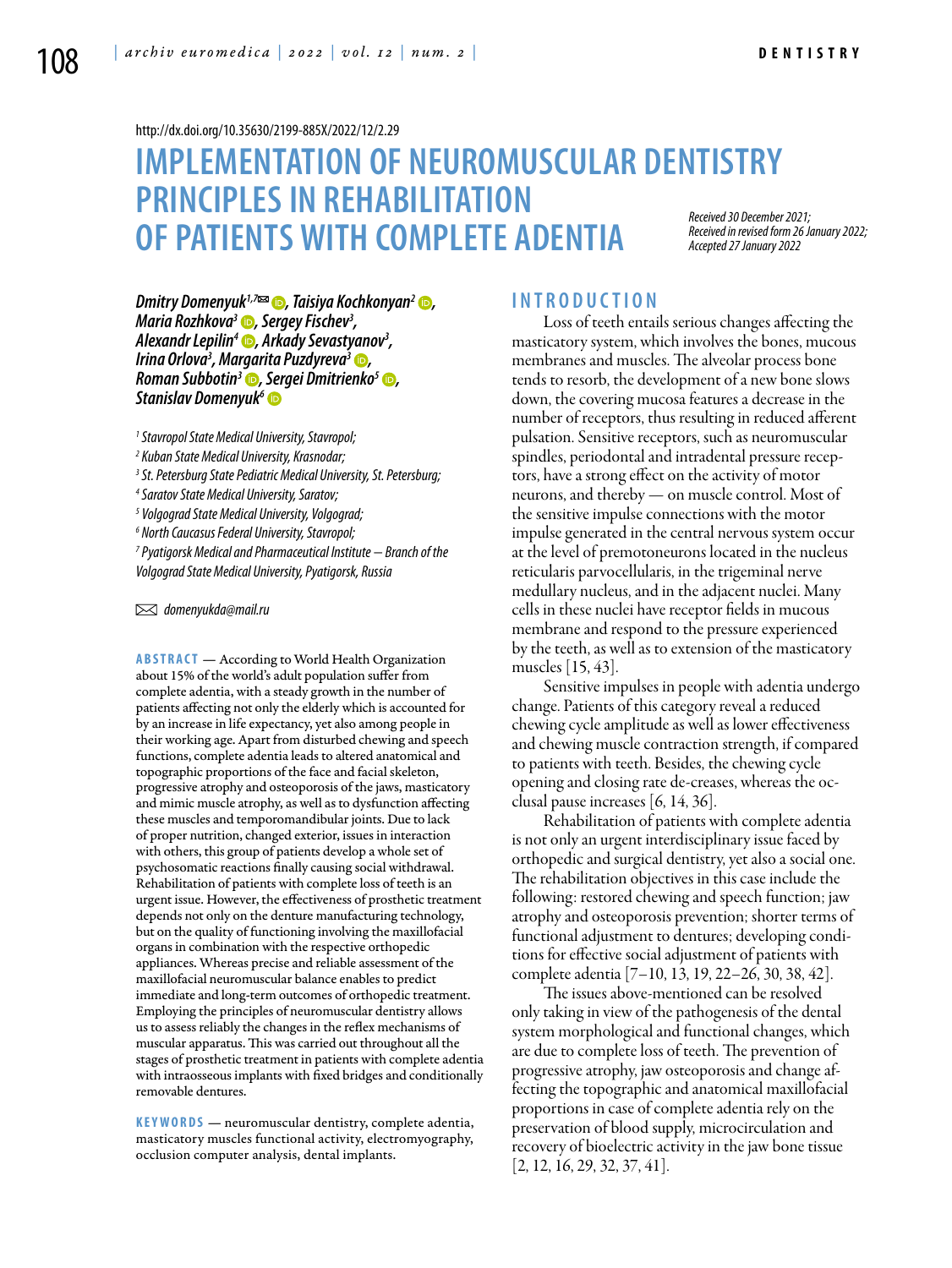The authors have proven that the mandible resting position in patients with complete adentia changes due to loss of function of proprioceptive receptors located in the periodontium. The factors affecting the mandible resting position include physiological reasons (volitional control over the jaw position, the emotional status, fatigue, parafunctions of the masticatory muscles) and pathological conditions of the maxillofacial area organs (diseases of muscles, joints, nervous regulation disorders) [1, 34].

Currently, the treatment of patients with complete adentia relies on prosthetic treatment with completely removable dentures, as well as on combined treatment, which involves surgical approaches for correcting topographic and anatomical conditions for removable prosthetics and endoprosthetics (implantation) for removable and non-removable prosthetics  $[4, 11, 20, 31, 40]$ .

Intraosseous implants used to fix dentures adds to the stability of orthopedic structures, promotes improvement of the temporomandibular function, activates metabolism in the surrounding tissues, ensures uniform load distribution on the prosthetic bed tissues and multiple occlusal contacts of artificial teeth in case of a complicated jaw ratio, thus allowing arriving at high functional and aesthetic results [3, 18, 27, 33, 39]. The main advantage of dental implantation is the maximum preservation of the alveolar bone. The stress and tension on the bone tissue lead to an increase in the bone trabeculation, which enhances its density, so there is no pronounced atrophy of the jaw bone tissue. The authors claim that, from the stance of recovering the lost functions, prevention of jaw atrophy and osteoporosis, as well as in view of social well-being, implantation can be considered one of the most acceptable rehabilitation ways for patients with complete adentia [5, 17, 21, 28, 35].

Despite the available research data on changes affecting masticatory muscle function in case of complete adentia, the data concerning the status of the motor and tonic activity in the masticatory muscles in case of employing various rehabilitation methods when dealing with patients featuring complete loss of teeth, remains incomplete and lacks systematic arrangement.

#### *Aim of study:*

to evaluate the effectiveness of fixed and conditionally removable prosthetics based on the analysis of the functional activity in the masticatory muscles and the occlusion balance in patients with complete adentia.

### **M ATE R I A LS A N D MET H O D S**

The study involved 11 patients (4 males, 7 females; median age  $-56.2\pm4.3$ ) with complete adentia, whose orthopedic rehabilitation relied on bridgeshaped metal-ceramic prostheses with cement fixation (Group 1;  $n = 2$ ) and conditionally removable prostheses with beam fixation (Group 2;  $n = 9$ ). The exclusion criteria were hemorheological, mental, oncological diseases, as well as general somatic diseases in their decompensation stage. The patients had titanium screw implants installed: Touareg (ADIN Dental implant systems Ltd, Israel) — 3 patients, 30 implants; SPI (Alpha-Bio.Tec. Ltd, Israel) — 8 patients, 70 implants. The installation of intraosseous dental implants was performed subject to the traditional two-stage technique with delayed loading. In the first week following the surgery, a provision structure was made. 3–6 months after the surgery and the end of implant engraftment, there were abutments attached to them. After the gum contour was shaped, with full-fledged osteointegration (objective stability of implants following the Periodest method  $-3.7 \pm 1.6$ ) and upon checking the correctness of the central point's location and the axes of implants, patients with complete adentia underwent clinical and laboratory stages required to manufacture dental prosthetic structures. The final load, therefore, was applied 3–6 months after the plantation.

Two patients of Group 1 had bridge-shaped metal-ceramic prostheses made for them with cement fixation supported by 8 implants for the upper jaw, and 6 implants — for the lower jaw (Fig. 1).

The 9 patients of Group 2, following the All-on-4 implantation surgical protocol (Palo Malo), had four implants installed in the following positions: two implants were installed in the bulk of the available bone tissue in the frontal part of the jaw, with another two implants installed more distally at an angle of up to 45°, not affecting the maxillary sinus inner wall in the upper jaw, the mandibular canal and the mental opening in the lower jaw (sinus lifting and lateralization of the mandibular nerve are excluded). The primary stabilization of the implants through the surgery was 30–35 N/cm2 , which allowed having direct loading on the implants. Subject to the All-on-4 implantation protocol, the sutures were removed on the  $10<sup>th</sup>$  day following the surgery. The beams were made by milling by  $CAD/CAM$  (Fig. 2).

The study of the masticatory muscles functional status was carried out through the bioelectric activity of the proper masticatory muscles and the anterior part of the temporal ones were recorded simultaneously on both sides during the functional state of rest of the lower jaw as well as during a chewing test (0.8g of almonds). The electromyograms were evaluated by the shape, amplitude and duration of the bioelectric activity phases corresponding to muscle contraction. The analysis of the bioelectric activity and bioelec-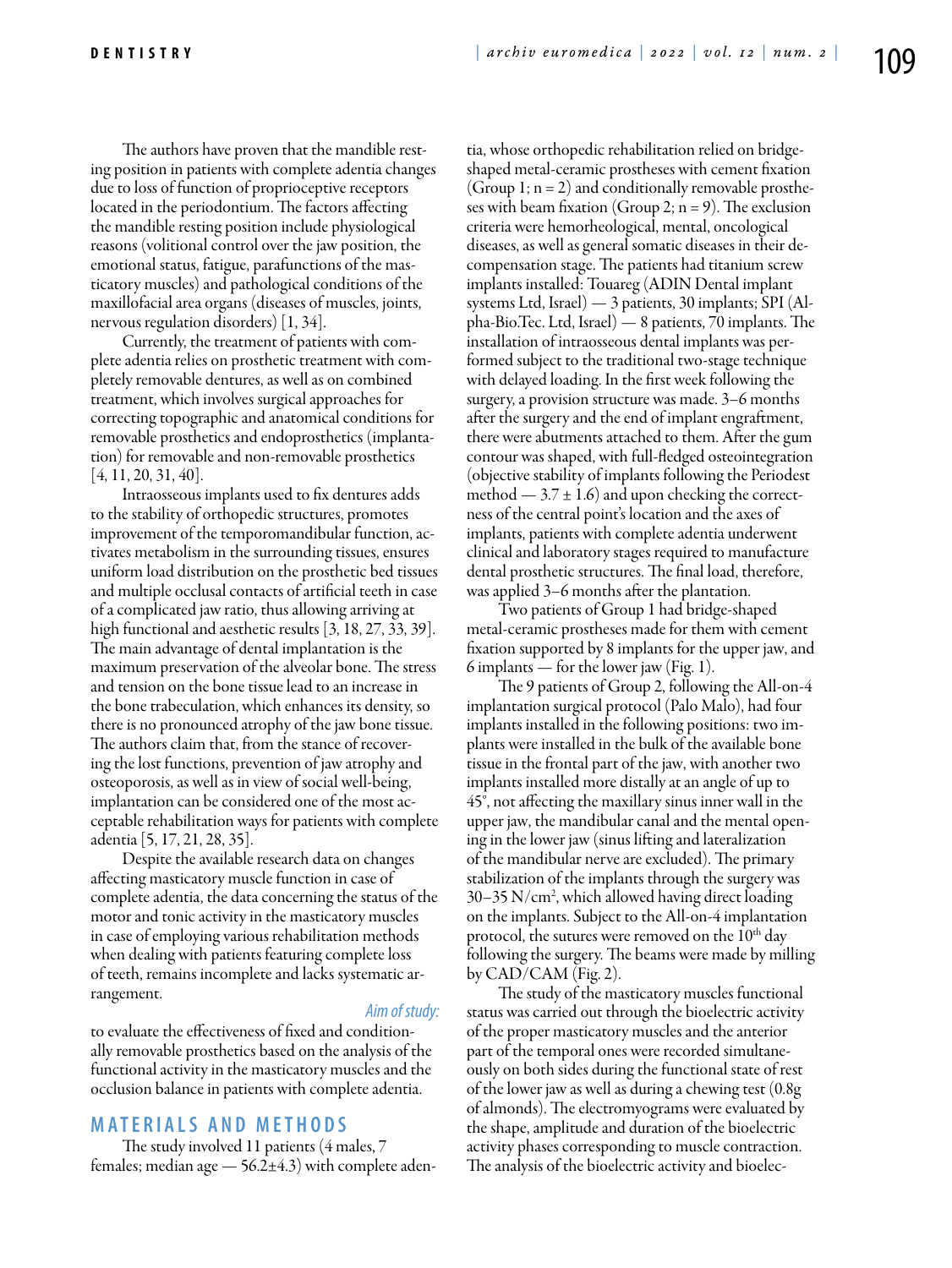

*Fig. 1. Installed (a) and osteointegrated (b, c) dental implants on the upper and lower jaws; individual full-ceramic Procera abutments on dental implants (d); metal-ceramic structures in the articulator (e) and in the oral cavity (f, g)*



*Fig. 2. Planning of dental implantation in the frontal part of the upper and lower jaw (a–f); osteointegrated (g) dental implants on the upper and lower jaws; installed beam structures on dental implants on the upper (h) and lower (i) jaws; conditionally removable dentures in the oral cavity (k)*

tric rest duration offers an idea of the excitation and torsion process, as well as of the muscle endurance. Matching of electromyograms of the muscles on the right and left sides allows identifying the side of chewing, its type, and the coordination of the muscles of both sides. When processing electromyograms, the following was detected:  $A_{ch}$  — the average amplitude of biopotentials in the phase of bioelectric activity of the muscles through chewing the nuts (microvolts);  $A<sub>avch</sub>$  — the average amplitude of biopotentials in the phase of bioelectric activity of the muscles during the maximal jaw compression (microvolts);  $T_{a}$  — the time of bioelectric activity of the muscles during excitation through the phase of one chewing movement (sec);  $T<sub>r</sub>$ 

— the time of bioelectric muscle activity during rest in the phase of one chewing movement (sec); coefficient  $K(K=T_{a}/T_{r})$ ; the time of one chewing movement  $(T_a+T_r)(\text{sec}).$ 

Occlusion analysis was done employing the T-scan III system, which real-time-recorded the sequence of occlusal contacts, their localization, time, the portion of each tooth and the resulting strength of the total occlusal load. In each record, there was detection made for the period of the first occlusal contact occurrence and its location, the presence or lack of contacts between all teeth, as well as the percentage distribution of the balance of forces between the left and right sides at the time of multiple occlusion.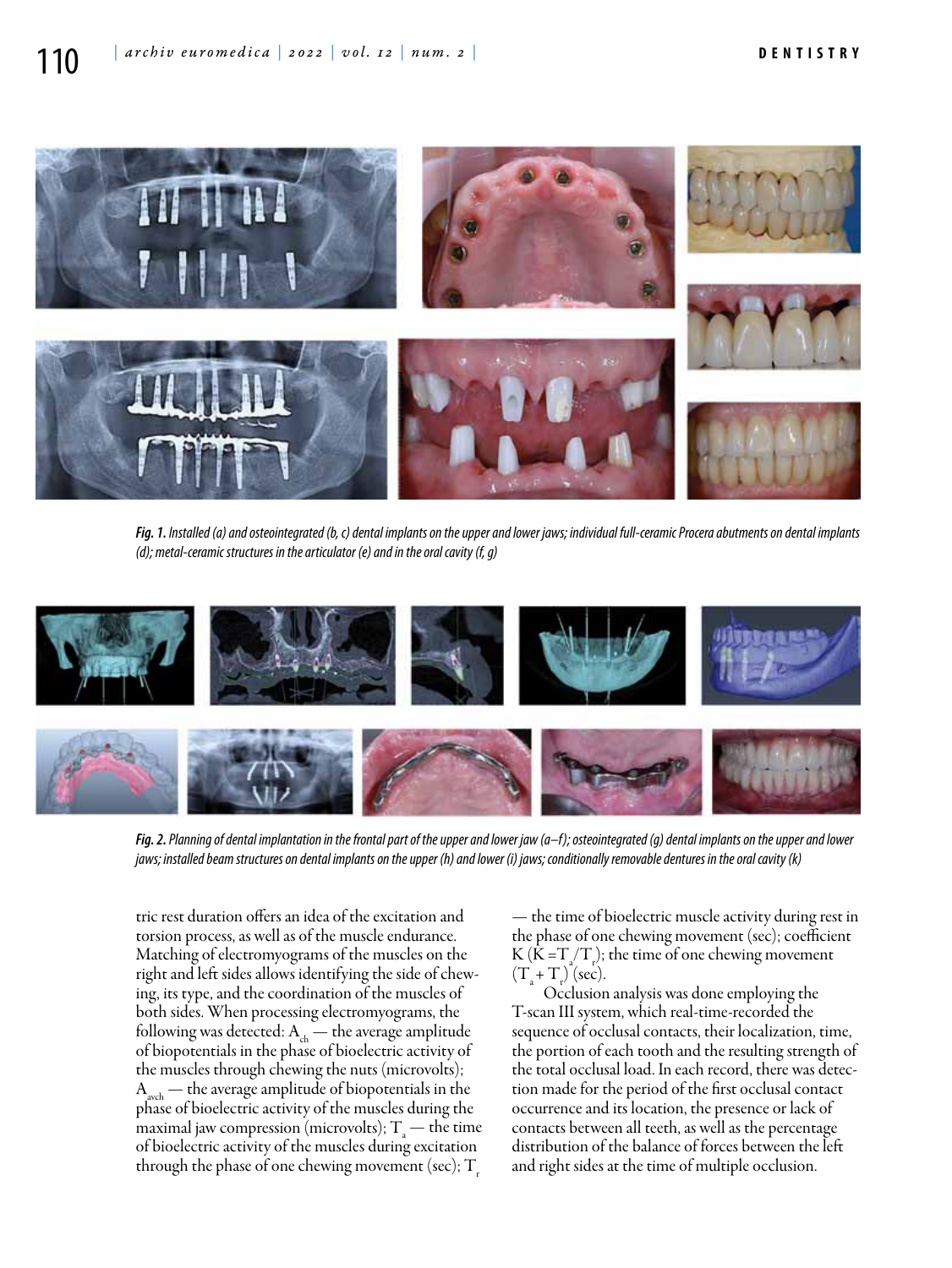To study the tone of the masticatory muscles (that of proper masticatory and temporal ones), a SZIRMA myotometer (METRIMPEX, Hungary) was used. The device is equipped with a scale calibrated in grams, and a probe with a contact pad. When immersing the probe in the motor point (the most convex part of the muscle), the moment the restrictive area touched the skin, the readings on the scale were taken using light indication. The measurements were taken both at resting  $(T_{\rm r})$  and at stressed  $(T_{\rm s})$ condition of the masticatory muscles. Myofunctional studies and T-scan studies were carried out on the day the fixation was applied, one month and six months following the installation of permanent prosthetic structures. The statistical analysis of the study outcomes was done with the Statistica 12.0 software (StatSoft Inc., USA).

## **R ES U LTS A N D D ISC U SSI ON**

The results obtained through the electromyographic (EMG) studies of M. masseter and M. temporalis in Group 1 on the right (dexter, D) and on the left (sinister, S) featured no statistically meaningful differences, which allowed them to be combined (Table 1, 2).

The difference in electromyographic (EMG) studies of M. masseter and M. temporalis in Group 2 patients on the right (dexter, D) and on the left (sinister, S) featured no statistical differences, which allowed them to be combined (Table 3, 4).

Examining the results of the magnitude of the biopotentials average amplitude with the maximum reduction of M. masseter (D), M. masseter (S) and M. temporalis (D), M. temporalis (S) in the two groups, revealed that the values were most optimal one month after the introduction of dental prosthetic structures: Group  $1 - 418.5 \pm 35.1$  $\mu$ V and 377.4  $\pm$  33.8  $\mu$ V, respectively; Group 2 –  $314.7 \pm 26.8 \,\mu\text{V}$  and  $284.4 \pm 23.1 \,\mu\text{V}$ , respectively.

The maximum values of the biopotentials average amplitude of M. masseter  $(D)$ , M. masseter  $(S)$ , M. temporalis (D), and M. temporalis (S) during functional loading (0.8 g of nut chewing) in patients of both groups were observed six months after the application of prosthetic structures, namely, Group  $1 - 363.3 \pm 28.1 \,\mu\text{V}$  and  $345.7 \pm 24.8 \,\mu\text{V}$ , respectively; Group  $2 - 279.4 \pm 18.7 \mu V$  and  $263.9 \pm 17.8 \mu V$ , respectively.

The examination of the *excitation time* indicator in patients of both groups shows that the

| <b>EMG</b> indicators                       | Terms of examination   |                  |                  |
|---------------------------------------------|------------------------|------------------|------------------|
|                                             | On the application day | 1 month          | 6 months         |
| Chewing amplitude, µV                       | $209.2 \pm 18.9$       | $351.8 \pm 27.6$ | $363.3 \pm 28.1$ |
| Maximum compression amplitude, µV           | $256.4 \pm 21.3$       | $418.5 \pm 35.1$ | $421.6 \pm 34.7$ |
| Rest time Tr, sec                           | $0.43 \pm 0.02$        | $0.37 \pm 0.03$  | $0.36 \pm 0.02$  |
| Excitation time Ta, sec                     | $0.48 \pm 0.02$        | $0.41 \pm 0.03$  | $0.39 \pm 0.03$  |
| $K = Ta/Tr$                                 | $1.12 \pm 0.03$        | $1.11 \pm 0.02$  | $1.08 \pm 0.02$  |
| Time of one chewing movement Ta $+$ Tr, sec | $0.91 \pm 0.02$        | $0.78 \pm 0.03$  | $0.75 \pm 0.02$  |

*Table 1. Functional characteristics of M. masseter (D) and M. masseter (S), Group 1, (p>0.05)*

*Table 2. Functional characteristics of M. temporalis (D) and M. temporalis (S), Group 1, (p>0.05)*

| <b>EMG</b> indicators                          | Terms of examination   |                  |                  |
|------------------------------------------------|------------------------|------------------|------------------|
|                                                | On the application day | 1 month          | 6 months         |
| Chewing amplitude, µV                          | $191.7 \pm 17.6$       | $339.2 \pm 25.9$ | $345.7 \pm 24.8$ |
| Maximum compression amplitude, µV              | $239.1 \pm 20.2$       | $377.4 \pm 33.8$ | $375.8 \pm 32.3$ |
| Rest time T <sub>r</sub> , sec                 | $0.35 \pm 0.03$        | $0.31 \pm 0.02$  | $0.29 \pm 0.02$  |
| Excitation time T <sub>2</sub> , sec           | $0.42 \pm 0.03$        | $0.35 \pm 0.02$  | $0.32 \pm 0.03$  |
| $K = T_{\text{A}}/T_{\text{A}}$                | $1.20 \pm 0.02$        | $1.13 \pm 0.03$  | $1.10 \pm 0.02$  |
| Time of one chewing movement $T_1 + T_2$ , sec | $0.77 \pm 0.03$        | $0.66 \pm 0.02$  | $0.61 \pm 0.02$  |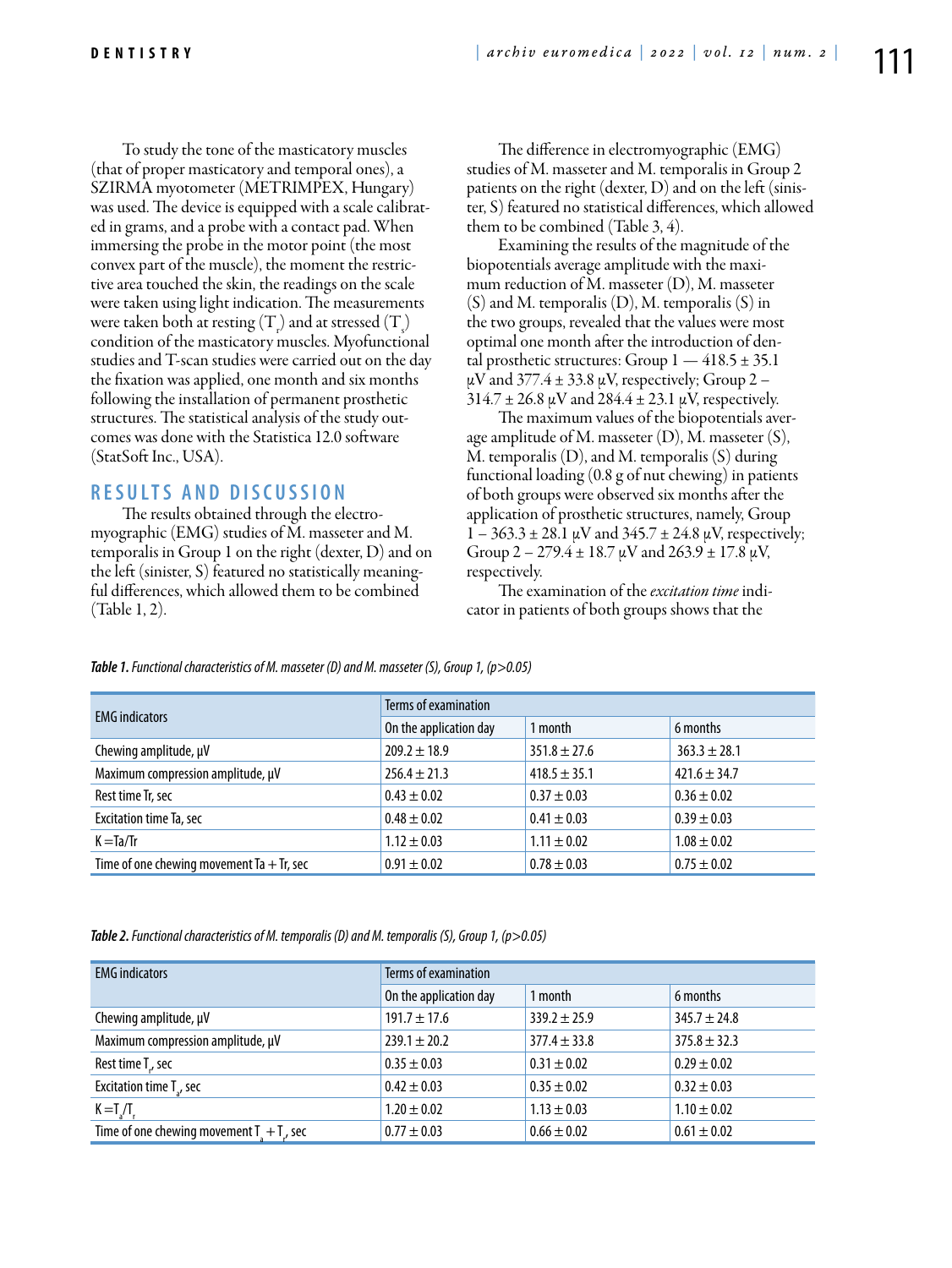| <b>EMG</b> indicators                       | Terms of examination   |                  |                  |
|---------------------------------------------|------------------------|------------------|------------------|
|                                             | On the application day | 1 month          | 6 months         |
| Chewing amplitude, µV                       | $157.8 \pm 17.4$       | $268.3 \pm 19.1$ | $279.4 \pm 18.7$ |
| Maximum compression amplitude, µV           | $194.1 \pm 21.3$       | $314.7 \pm 26.8$ | $318.8 \pm 25.6$ |
| Rest time Tr, sec                           | $0.49 \pm 0.04$        | $0.45 \pm 0.02$  | $0.43 \pm 0.03$  |
| Excitation time Ta, sec                     | $0.54 \pm 0.03$        | $0.46 \pm 0.04$  | $0.45 \pm 0.02$  |
| $K = Ta/Tr$                                 | $1.10 \pm 0.02$        | $1.02 \pm 0.03$  | $1.05 \pm 0.02$  |
| Time of one chewing movement Ta $+$ Tr, sec | $1.03 \pm 0.03$        | $0.91 \pm 0.02$  | $0.88 \pm 0.03$  |

*Table 3. Functional characteristics of M. masseter (D) and M. masseter (S), Group 2, (p>0.05)*

*Table 4. Functional characteristics of M. temporalis (D) and M. temporalis (S), Group 2, (p>0.05)*

| <b>EMG</b> indicators                       | Terms of examination   |                  |                  |
|---------------------------------------------|------------------------|------------------|------------------|
|                                             | On the application day | 1 month          | 6 months         |
| Chewing amplitude, $\mu$ V                  | $146.2 \pm 16.3$       | $257.9 \pm 18.4$ | $263.9 \pm 17.8$ |
| Maximum compression amplitude, µV           | $181.6 \pm 20.4$       | $284.4 \pm 23.1$ | $282.5 \pm 22.7$ |
| Rest time Tr, sec                           | $0.43 \pm 0.03$        | $0.42 \pm 0.02$  | $0.38 \pm 0.03$  |
| Excitation time Ta, sec                     | $0.51 \pm 0.02$        | $0.43 \pm 0.03$  | $0.42 \pm 0.02$  |
| $K = Ta/Tr$                                 | $1.19 \pm 0.03$        | $1.02 \pm 0.02$  | $1.11 \pm 0.03$  |
| Time of one chewing movement Ta $+$ Tr, sec | $0.94 \pm 0.02$        | $0.85 \pm 0.03$  | $0.80 \pm 0.02$  |

maximum values were obtained on the day the dental structures were applied (Group  $1 - 0.48 \pm 0.02$ sec and  $0.42 \pm 0.03$  sec, respectively; Group 2 —  $0.54 \pm 0.03$  sec and  $0.51 \pm 0.02$  sec, respectively). The minimum parameters of the active period through one chewing movement the phase were identified six months following the introduction of the prostheses (Group  $1 - 0.39 \pm 0.03$  sec and  $0.32 \pm 0.03$  sec respectively; Group  $2 - 0.45 \pm 0.02$  sec and  $0.42 \pm 0.02$  sec, respectively).

Studying the *rest time* indicator allows stating that in both groups the maximum values were obtained on the day of applying the prosthetic structures (Group 1  $-0.43 \pm 0.02$  sec and  $0.35 \pm 0.03$  sec, respectively; Group  $2 - 0.49 \pm 0.04$  sec and  $0.43 \pm 0.03$  sec, respectively). The lowest values of the passive period in one chewing movement phase were to be observed six months after the application of the prostheses (Group  $1 - 0.36 \pm 0.02$  sec and  $0.29 \pm 0.02$  sec, respectively; Group 2 patients  $-0.43 \pm 0.03$  sec and  $0.38 \pm 0.03$  sec, respectively), which points at a gradual proper recovery of the tone and bio-electrical activity in the muscle fibers after loading.

An analysis of the *K* coefficient revealed that on the day the dental structures were installed (Group 1  $-1.12 \pm 0.03$  and  $1.20 \pm 0.02$ , respectively; Group 2  $-1.10 \pm 0.02$  and  $1.19 \pm 0.03$ , respectively), its value was maximum, which is to be accounted for by a significant predominance of the bioelectric activity time over the bioelectric rest time and the initial phases of adjustment to the dental structures. Further on, the K coefficient value decreased following six months the installation of the dentures, reaching  $1.08 \pm 0.02$  and  $1.10 \pm 0.02$ , respectively, in Group 1, and  $1.05 \pm 0.02$ and  $1.11 \pm 0.03$ , respectively, in Group 2. The nearly full balance between the bioelectric excitation time and the bioelectric rest time six months after the prosthetic structures were installed, combined with a reduction in the one chewing movement time in both groups, means the completion of adjustment to new occlusal relationships after applying the prosthesis and the restructuring the masticatory muscles coordination ratios.

Qualitative assessment of the obtained electromyograms showed that in both groups, after the prosthetic structures were installed, the vibration amplification assumes some typical Spindle-shaped appearance, with clarity appearing in the rotation between biopotential impulses and rest periods, as well as there was some synchronicity and symmetry identified in the function of the examined muscles, with no chaotic bursts in biopotentials (Fig. 3).

Occlusiogram analysis in Groups 1 and 2 following the installation of the prosthetic structures showed that all cases featured occlusion issues: uneven distribution of occlusal load between the left and the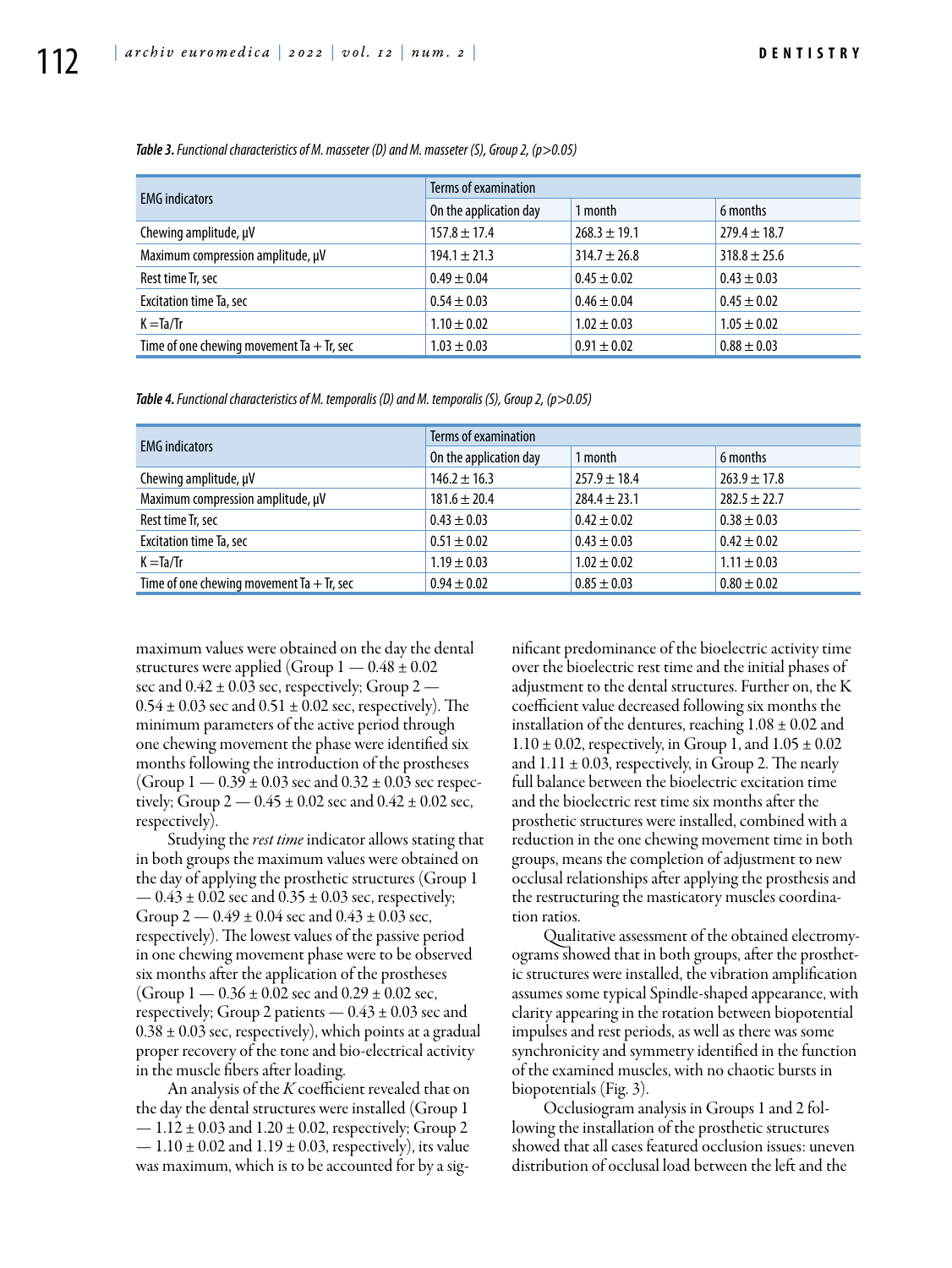

*Fig. 3. Electromyograms of the biopotential dynamics in the M. temporalis and M. masseter performance at the stages of adjustment: on the day of the dentures were applied (a — Group 1, b — Group 2); 6 months after the dentures were applied (c — Group 1, d — Group 2)*

right dentition sides; an increase in the time required to arrive at the maximum inter-tubercular contact (in Group  $1 -$  up to 2.7 sec; in Group  $2 -$  up to 4.3 sec); displaced total vector. As computer occlusiography (T-Scan device) showed, all patients (100%) of both groups were found to have: occlusive issues manifesting as premature contacts; supercontacts; displaced total vector of occlusive load; disturbed occlusion balance between the left and the right sides; unequal distribution of contacts over the area. We believe that the similarity of signs for the occlusion issues in the two groups developed due to lengthy lack of teeth and adaptive-compensatory restructuring of the maxillary system (Fig. 4).

6 months following the installation of dentures in Group 1, there was a more effective recovery of occlusive balance observed (50/50 balance was observed in 100% of patients), whereas in Group 2, a 50/50 balance was to be seen in  $67\%$  of cases (n=6). The time required to arrive at the maximum inter-tubercular contact decreased, reaching 0.23±0.01 sec in Group 1, and 1.02±0.01 sec — in Group 2. A recovered trajectory of the relative straightness of the occlusal load total vector was found in all the patients of Group1 and in 88% of the patients (n=8) in Group 2 (Fig. 5).

The dynamics of changes in the M. masseter (D, S) and M. temporalis (D, S) tone in Groups 1 and 2 can be seen in Table 5, 6.



*Fig. 4. Computer analysis of the occlusion following the fixation of dentures at maximum closure. Imbalanced occlusal load between the left and the right sides of the dentition (a — Group 1, b — Group 2)*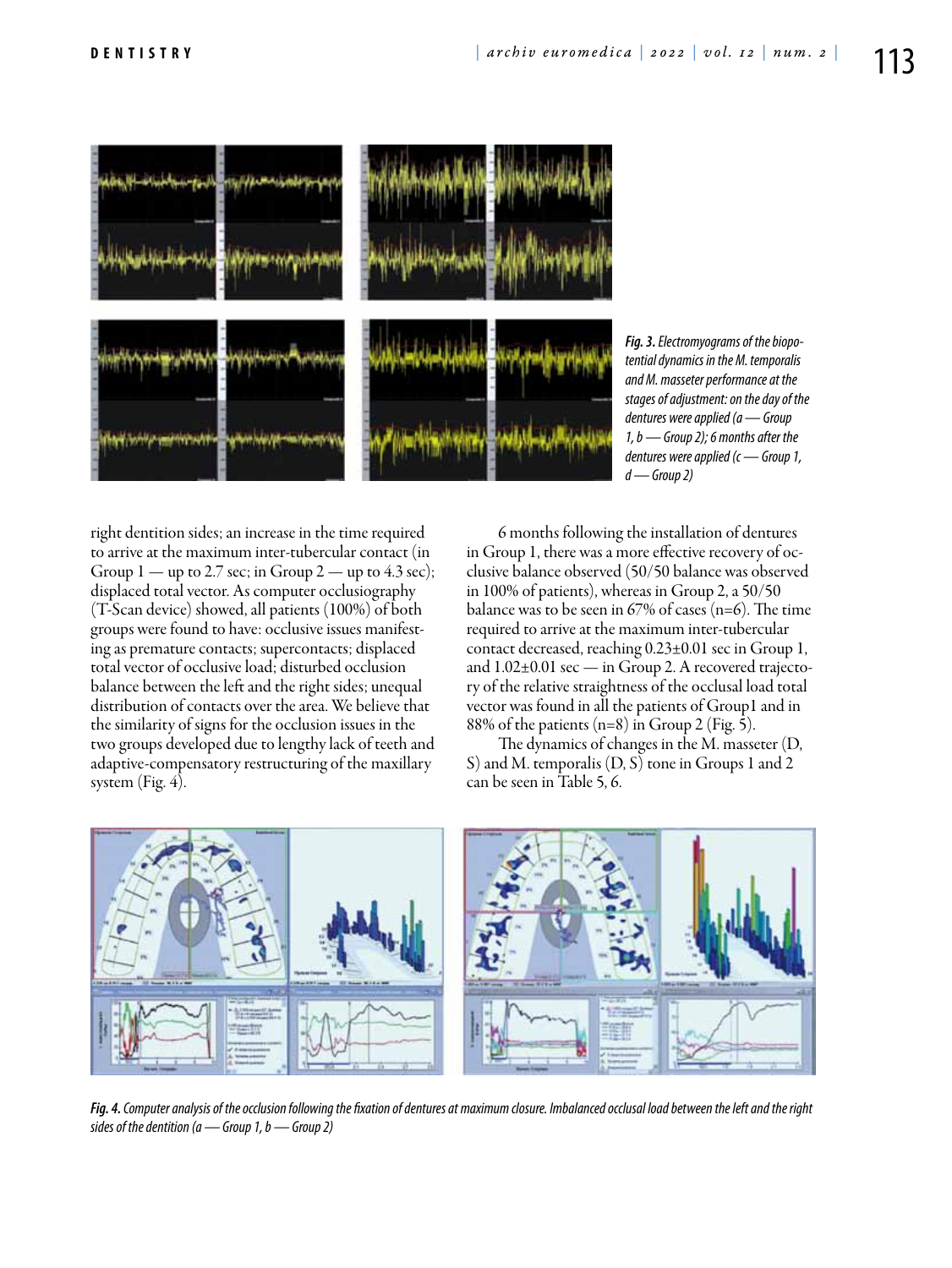

*Fig. 5. Computer analysis of occlusion following 6 months from the date the dentures were applied at maximum closure (a – Group 1, b – Group 2)*

| Tone indicators      | Terms of examination   |                  |                 |  |
|----------------------|------------------------|------------------|-----------------|--|
|                      | On the application day | 1 month          | 6 months        |  |
| M. masseter (D, S)   |                        |                  |                 |  |
| Resting tone, Tr     | $27.9 \pm 7.4$         | $47.8 \pm 5.1$   | $49.3 \pm 5.6$  |  |
| Stress tone, Ts      | $81.6 \pm 14.2$        | $162.7 \pm 10.6$ | $167.3 \pm 9.2$ |  |
| M. temporalis (D, S) |                        |                  |                 |  |
| Resting tone, Tr     | $30.4 \pm 6.8$         | $45.4 \pm 5.9$   | $48.1 \pm 8.1$  |  |
| Stress tone, Ts      | $89.1 \pm 8.4$         | $150.2 \pm 9.3$  | $156.9 \pm 9.7$ |  |

*Table 5. Tone indicators for M. masseter (D, S) and M. temporalis (D, S), Group 1, (g), (p>0.05)*

*Table 6. Tone indicators for M. masseter (D, S) and M. temporalis (D, S), Group 2, (g), (p>0.05)*

| Tone indicators      | Terms of examination   |                 |                 |  |
|----------------------|------------------------|-----------------|-----------------|--|
|                      | On the application day | 1 month         | 6 months        |  |
| M. masseter (D, S)   |                        |                 |                 |  |
| Resting tone, Tr     | $22.1 \pm 7.7$         | $37.2 \pm 6.3$  | $38.5 \pm 5.1$  |  |
| Stress tone, Ts      | $64.2 \pm 11.9$        | $126.9 \pm 8.8$ | $129.4 \pm 7.8$ |  |
| M. temporalis (D, S) |                        |                 |                 |  |
| Resting tone, Tr     | $24.5 \pm 6.9$         | $35.0 \pm 6.6$  | $36.9 \pm 7.5$  |  |
| Stress tone, Ts      | $69.7 \pm 7.2$         | $114.9 \pm 7.6$ | $117.4 \pm 9.1$ |  |

The resting tone indicators for M. temporalis in patients of the groups exceeded the similar parameters of M. masseter, on average by  $3.1 \pm 0.6$  grams, while the stress tine indicators of M. temporalis exceeded similar values of M. masseter, on average by  $8.6 \pm 4.7$  grams through all the stages of functional status recovery in the chewing muscles in case of using prosthetics to treat patients with complete adentia.

The growth rates of masticatory muscle tone indicators by month 6 following the installation of prosthetic structures in Group 1 (M. masseter: resting tone — 76.7±5.4%, stress tone — 105.0±8.7%; M. temporalis: resting tone — 58.2±4.7%, stress tone  $-76.1\pm7.3\%$ ) exceeded the increase dynamics in functional indicators of Group 2 (M. masseter: resting tone — 74.2±4.6%, tension tone — 101.6±7.9%; M. temporalis: resting tone — 50.6± 4.1%, tension tone  $-\overline{68.4}$ ±5.9%).

The above shows that in almost all patients, within 3–6 months following the installation of fixed and conditionally removable dentures relying on intraosseous implants, there was proper recovery observed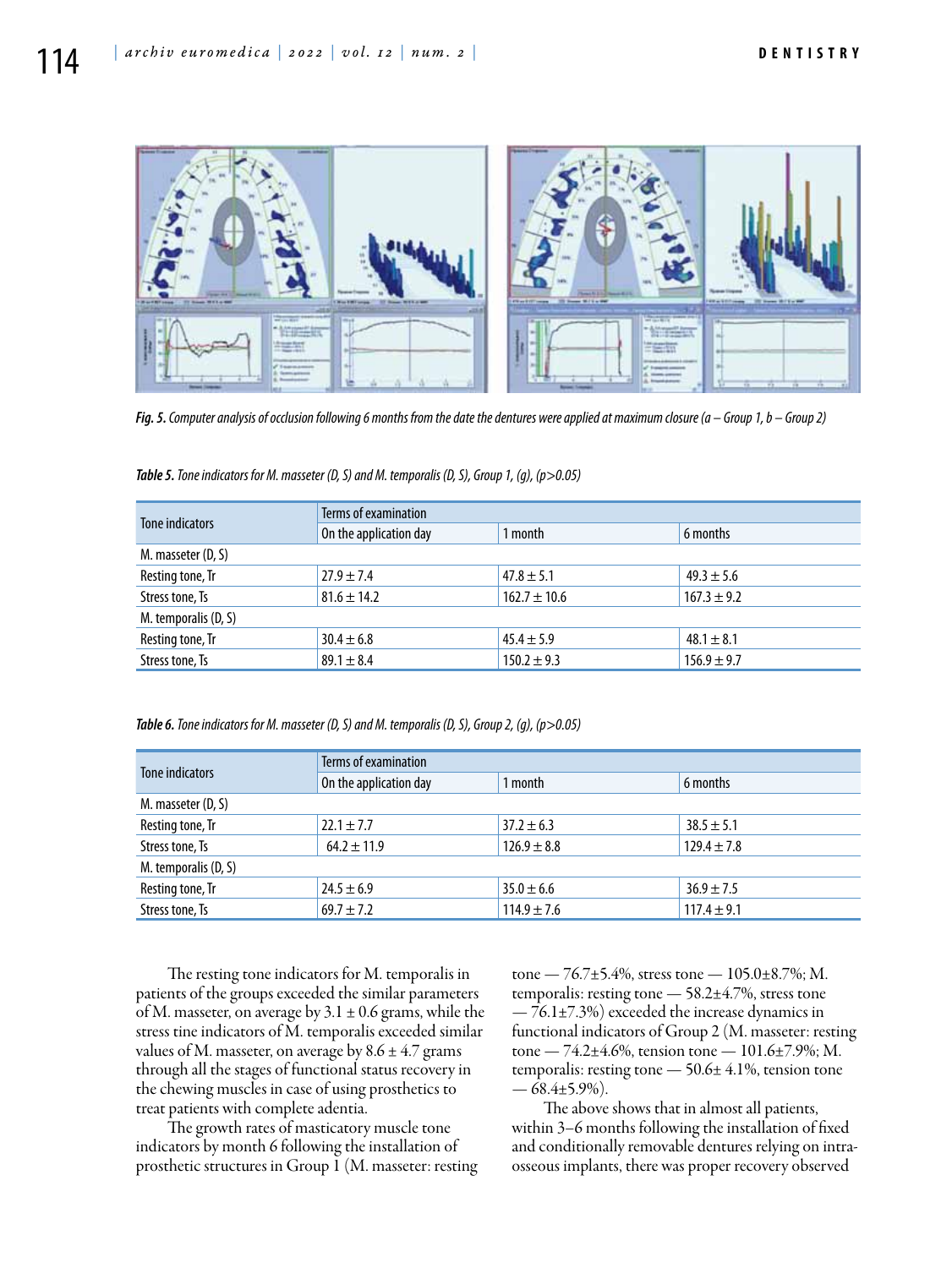in the masticatory and phonetic function. Besides, prevention of jaw atrophy and osteoporosis, improved functional adjustment to the dentures, all this should contribute to the patient's better overall health status and higher quality of life.

#### **C ON C L U SI ONS**

1. The results of our functional studies show that employing fixed and conditionally removable prosthetics relying on intraosseous implants in patients with complete adentia leads by the 6th month after installation of prosthetic structures to improved position of the lower jaw and optimal spatial ratio of TMJ elements. We also observed an improved functional status of the masticatory muscles due to improved bioelectric activity, elimination of occlusal imbalance, restored coordination between M. masseter (D, S) and M. temporalis (D, S).

2. Electromyography data, 6 months after the installation of the prostheses revealed symmetric involvement of the temporal and masticatory muscles observed in the jaws closing, which basically matched the conventional values typical of the normal indicators. The balance between the bioelectric excitation time and the bioelectric rest time in combination with a reduction in the one chewing movement time, as well as a significant decrease in the spontaneous activity of M. masseter  $(D, S)$  and M. temporalis  $(D, S)$  in both groups down to the upper limits of the normal values could be attributed to the emergence of uniform occlusive contacts in the position of central occlusion on the teeth of the right and left sides after prosthetic treatment. This is a tendency towards completion of the adjustment process and compensatory restructuring of the dental system in view of the new occlusive balance.

3. As computer occlusiograms and electromyograms show, higher indicators of the clinical and functional effectiveness of orthopedic treatment offered to patients with complete adentia, using fixed bridges relying on intraosseous implants, in contrast to prosthetics with conditionally removable dentures, are due to reduced time of the occlusal balance improvement (50/50); reduced time required to achieve maximum inter-tubercular contact (below 0.3 seconds); recovered trajectory of relative straightness of the occlusal load total vector; basically complete balance between the bioelectric excitation time and the bioelectric rest time after six months from the moment the prosthetic structures were installed, combined with a reduction in the one chewing movement time in both groups.

4. Electromyography, as a basic method for functional research, allows studying the coordination of the antagonist and synergist muscles operation prior to, and through, surgical treatment, while comparative electromyography helps identify the degree and the type of chewing in a particular clinical case. Electromyography results can serve as an objective indicator pointing at the masticatory muscles functional status, as well as at the effectiveness of orthopedic treatment.

5. Interdisciplinary studies should be part of the entire set of comprehensive diagnostics and examination administered to patients with complete adentia and seeking a complete reconstruction of the dentition. Such examination should include assessment of the musculoskeletal condition, neurological and psychological status, the patient's quality of life, as well as consultations of respective specialists.

6. The tone in the masticatory muscles does not increase in strict proportion to the developed force of masticatory contractions. The interdependence between the tone of the masticatory muscles and the compression force is subject to individual fluctuations, with no direct relationship between the increase rate in the masticatory muscle tone and the compression force.

- **<sup>R</sup> EFE <sup>R</sup> EN CES** 1. Ash M.M. Wheeler's dental anatomy, physiology and occlusion. Philadelphia: WB Saunders; 2003.
- 2. BOUCHER S. Prosthodontic Treatment for Edentulous Patients / S. Boucher, G. A. Zarb, C. L. Bolender, G. E. Carlsson. − Mosby, 1997. − 558 p.
- 3. Bairikov I.M., Gaivoronskaya T.V., Dedikov D. Reconstruction of mandibular defects using individual vascularized autografts combined with Medica. 2021. Vol. 11. № 1. P. 147-159. https://doi. org/10.35630/2199-885X/2021/11/1.32
- BARONE A, CORNELINI R, CIAGLIA R, COVANI U. Implant placement in fresh extraction sockets and simultaneous osteotome sinus floor elevation: a case series. International Journal of Periodontics and Restorative Dentistry, 2008, 28:283-289.
- 5. Cristache C.M., Iliescu A.A., Cristacheet G. ET AL. Four-years evaluation of different retention systems for implant-supported overdentures. Clin. Oral Implants Res. 2011; 22(9): 984-5.
- 6. Chan, C.A. Common myths of neuromuscular dentistry and the five basic principals of neuromuscular occlusion. Sept./Oct. Vol.2, Number 5. LV1 Dental Vision; 2002:10-11.
- 7. DMITRIENKO S.V. Analytical approach within cephalometric studies assessment in people with various somatotypes. Archiv EuroMedica. 2019. Vol. 9; 3: 103-111. https://doi.org/10.35630/2199- 885X/2019/9/3.29
- 8. DMITRIENKO S.V. Enhancement of research method for spatial location of temporomandibular elements and maxillary and mandibular medial incisors. Archiv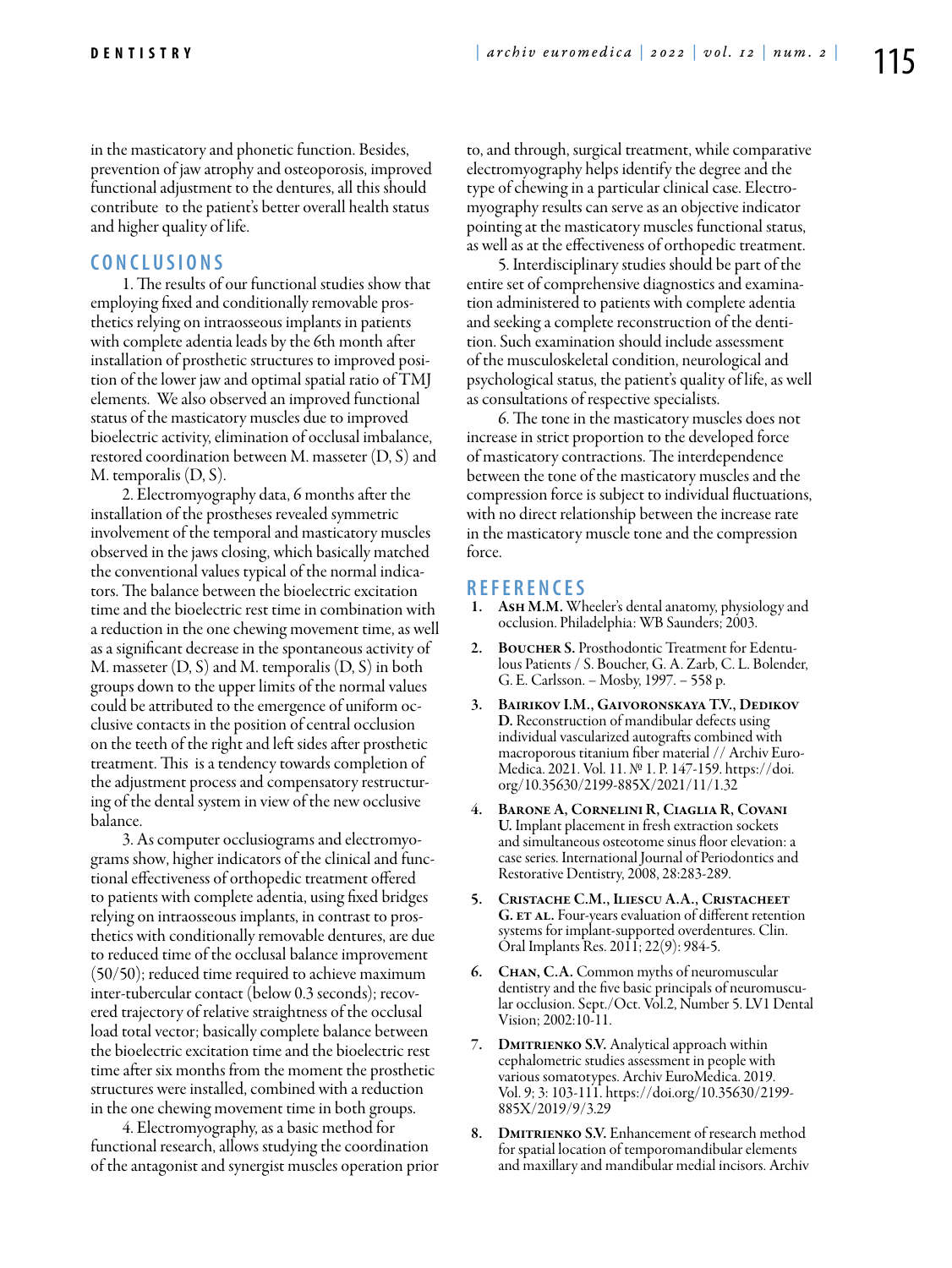EuroMedica. 2019. Vol. 9. № 1. P. 38–44. https://doi. org/10.35630/2199-885X/2019/9/1/38

- 9. Domenyuk D. Structural arrangement of the temporomandibular joint in view of the constitutional anatomy. Archiv EuroMedica. 2020. Vol. 10. № 1. Р. 126–136. https://doi.org/10.35630/2199- 885X/2020/10/37
- 10. Fischev S.B., Puzdyryova M.N. Morphological features of dentofacial area in peoples with dental arch issues combined with occlusion anomalies // Archiv EuroMedica. 2019. Vol. 9; 1: 162–163. https://doi. org/10.35630/2199-885X/2019/9/1/162
- 11. Fomin I.V., Ivanov S.Yu. Efficiency of osseointegration properties manifestation in dental implants with hydroxyapatite plasma coating // Archiv EuroMedica. 2019. Vol. 9; 1: 138–139. https://doi. org/10.35630/2199-885X/2019/9/2/138
- 12. GHAMDAN AL.H. A method for modeling artificial dentures in patients with adentia based on individual sizes of alveolar arches and constitution type. Archiv EuroMedica. 2021. Vol. 11; 1: 109–115. https://doi. org/10.35630/2199-885X/2021/11/1.25
- 13. Gross, M. D. Occlusion in Restorative Dentistry / M. D. Gross. Mathews. Churchill Livingstone, Edinburgh, London, Melbourne and New York, 1982. 169 p.
- 14. GUYTON A.C. Human Physiology and Mechanisms of Disease. 6<sup>th</sup> ed. Philadelphia: WB Saunders Co. – 1997. − 737р.
- 15. Fuller J.L., Denehy G.E., Schulein T.M. Concise Dental Anatomy and Morphology. 4th ed. USA: Univ of Iowa Office of State; 2001.
- 16. Hayakawa I. Principles and Practices of Complete Dentures / I. Hayakawa. − Tokyo, 2001. − 255 p.
- 17. Karpyuk V.B., Perova M.D., Gilevich I.V., SEVOSTYANOV I.A. Cell-potentiated regenerative technologies for restoring jaw bone tissues in case of odontogenic inflammatory & destructive process // Archiv EuroMedica. 2019. Vol. 9. № 2. P. 140–146. https://doi.org/10.35630/2199-885X/2019/9/2/140
- 18. Karpyuk V.B., Perova M.D. Innovation-based approach in reconstruction of reduced jaw alveolar ridge bone using cell regeneration technologies // Archiv EuroMedica. 2019. Vol. 9. № 2. P. 147–155. https:// doi.org/10.35630/2199-885X/2019/9/2/147
- 19. Ivanyuta O.P., Al-Harasi G. Modification of the dental arch shape using graphic reproduction method and its clinical effectiveness in patients with occlusion anomalies // Archiv EuroMedica. 2020. Vol. 10; 4: 181–190. https://dx.doi.org/10.35630/2199- 885X/2020/10/4.42
- 20. Karabuda C, Yaltirik M, Bayraktar M. A clinical comparison of prosthetic complications of implant-supported overdentures with different attachment systems. Implant Dent. 2008;17:74–81. DOI: 10.1097 / ID.0b013e318166d88b.
- 21. Kobzeva Yu.A., Ostrovskaya L.Yu. The impact of osteoplastic compositions on remodeling of bone tissue in immunodeficient animals: experimental study. Archiv EuroMedica. 2020. Vol. 10; 2: 26–29. https:// dx.doi.org/10.35630/2199-885X/2020/10/2.7
- 22. Kochkonyan T.S., Al-Harazi G. Specific features of variant anatomy and morphometric characteristics of the palatal vault in adults with different gnathic and dental types of arches. Archiv EuroMedica. 2021. Vol. 11; 3: 54–60. https://dx.doi.org/10.35630/2199- 885X/2021/11/3/14
- 23. Kochkonyan T.S., Al-Harazi G. Morphometric patterns of maxillary apical base variability in people with various dental arches at physiological occlusion. Archiv EuroMedica. 2021. Vol. 11; 4: 123–129. https://dx.doi.org/10.35630/2199-885X/2021/11/4.29
- 24. KONDRATYEVA T. Methodological approaches<br>to dental arch morphology studying. Archiv Euro-Medica. 2020. Vol. 10; 2: 95–100. https://dx.doi. org/10.35630/2199-885X/2020/10/2.25
- 25. Kondratyuk A., Subbotin R., Puzdyreva M., FISCHEV S., LEPILIN A.V. Dependence of facial morphometric parameters from masticatory muscles tone in people with horizontal type of increased dental abrasion. Archiv EuroMedica. 2019. Vol. 9; 3: 91–96. https://dx.doi.org/10.35630/2199- 885X/2019/9/3.26
- 26. Korobkeev А. А. Morphological features of the maxillofacial region in patients with full secondary adentia and variations of the constitution. Medical News of North Caucasus. 2020;15(4):539–543. DOI – https://doi.org/10.14300/mnnc.2020.15127 (In Russ.)
- 27. Kupryakhin S.V., Lepilin A.V., Kupryakhin V.A. Optimization of dental implantation combined with closed sinus lift in patients with low maxillary sinus floor // Archiv EuroMedica. 2019. Vol. 9; 2: 117–121. https://doi.org/10.35630/2199-885X/2019/9/2/117
- 28. Kupryakhin S.V., Lepilin A.V., Kupryakhin V.A., POSTNIKOV M.A. Potential introduction of cell technologies to improve dental implant surface preparing // Archiv EuroMedica. 2019. Vol. 9; 2: 122–129. https://doi.org/10.35630/2199-885X/2019/9/2/122
- 29. Lepilin A.V., Puzdyryova M.N., Subbotin R.S. Dependence of stress strain of dental hard tissues and periodontal on horizontal deformation degree // Archiv EuroMedica. 2019. Vol. 9; 1: 173–174. https:// doi.org/10.35630/2199-885X/2019/9/1/173
- 30. LEPILIN A.V. A biometric approach to diagnosis and management of morphological changes in the dental structure. Archiv EuroMedica. 2020. Vol. 10; 3: 118–126. https://dx.doi.org/10.35630/2199- 885X/2020/10/3.30
- 31. MALO P. Short implants placed one-stage in maxillae and mandibles: a retrospective clinical study with 1 to 9 years of follow-up / P. Malo, M. de Araujo Nobre, B. Rangert // Clin. Implant Dent. Relat. Res. 2007. Vol. 9, № 1. – P. 15–21. DOI: 10.1111 / j.1708- 8208.2006.00027.x